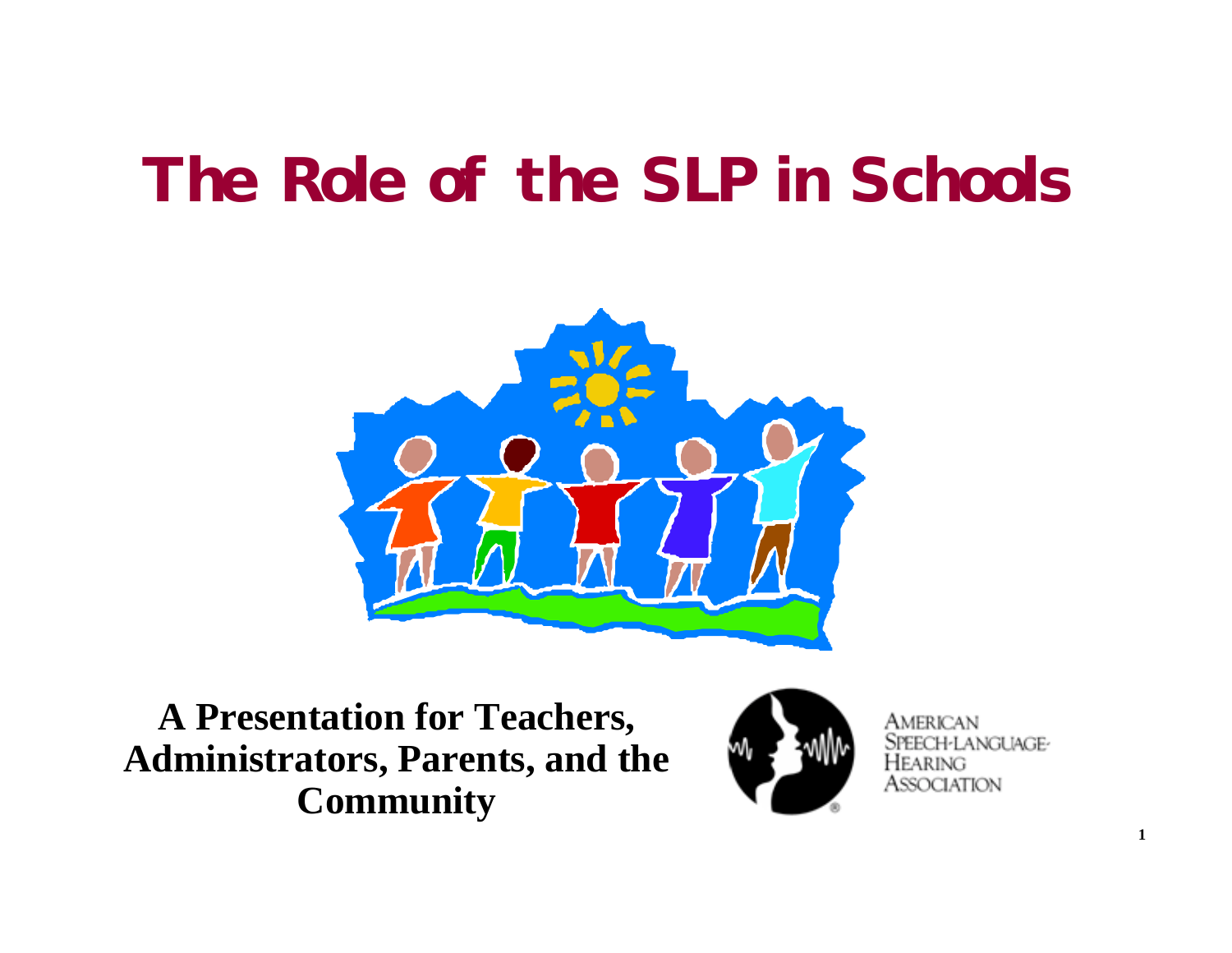Speech-Language Pathologists (SLPs) Are Specially Trained Professionals Who Have Earned:

- **A master's or doctoral degree**
- **The Certificate of Clinical Competence from the American Speech-Language-Hearing Association**
- **A state license and/or Department of Education certification, where required**

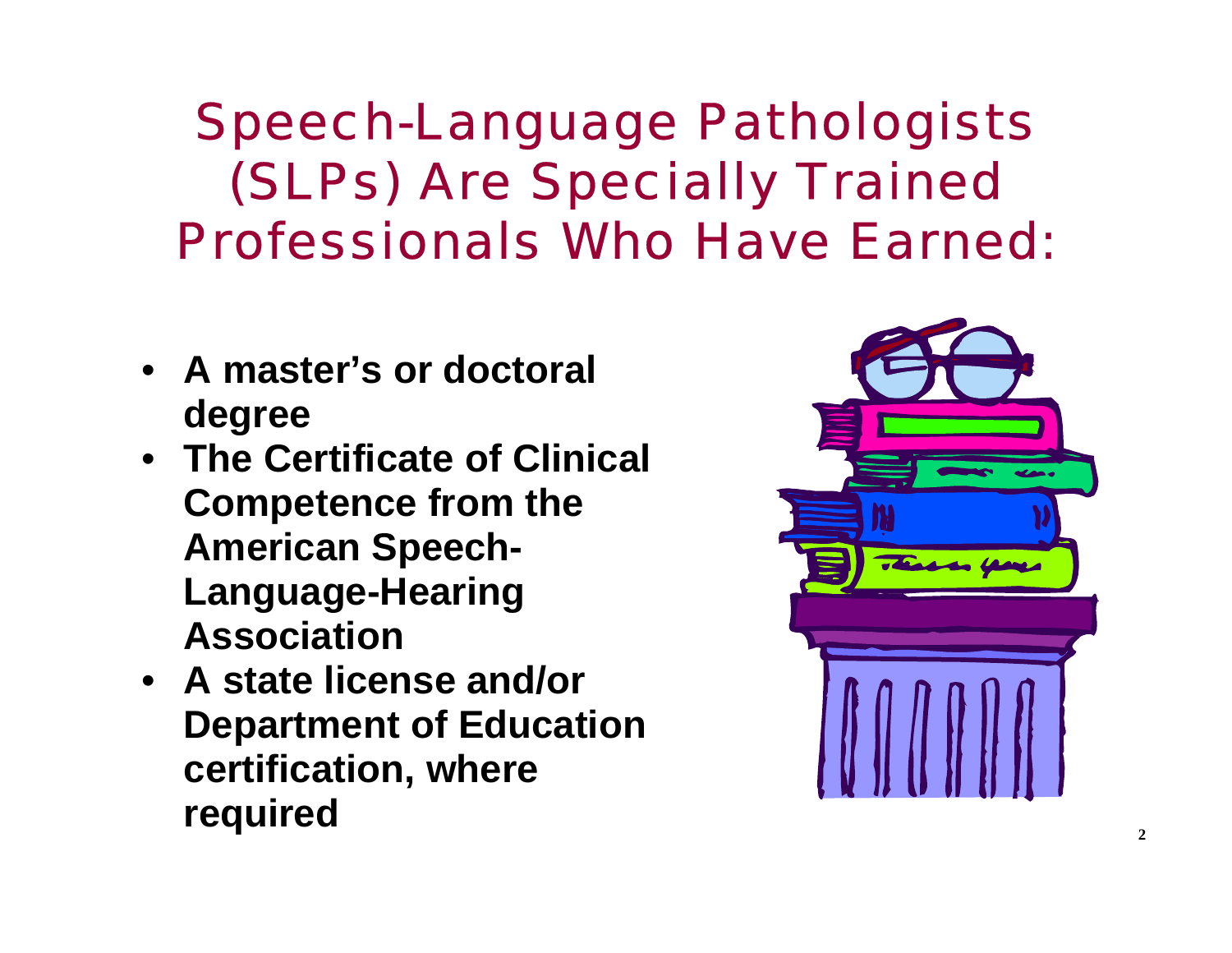#### ASHA Requirements

- **Master's degree**
- **Supervised post graduate fellowship**
- **National competitive examination**

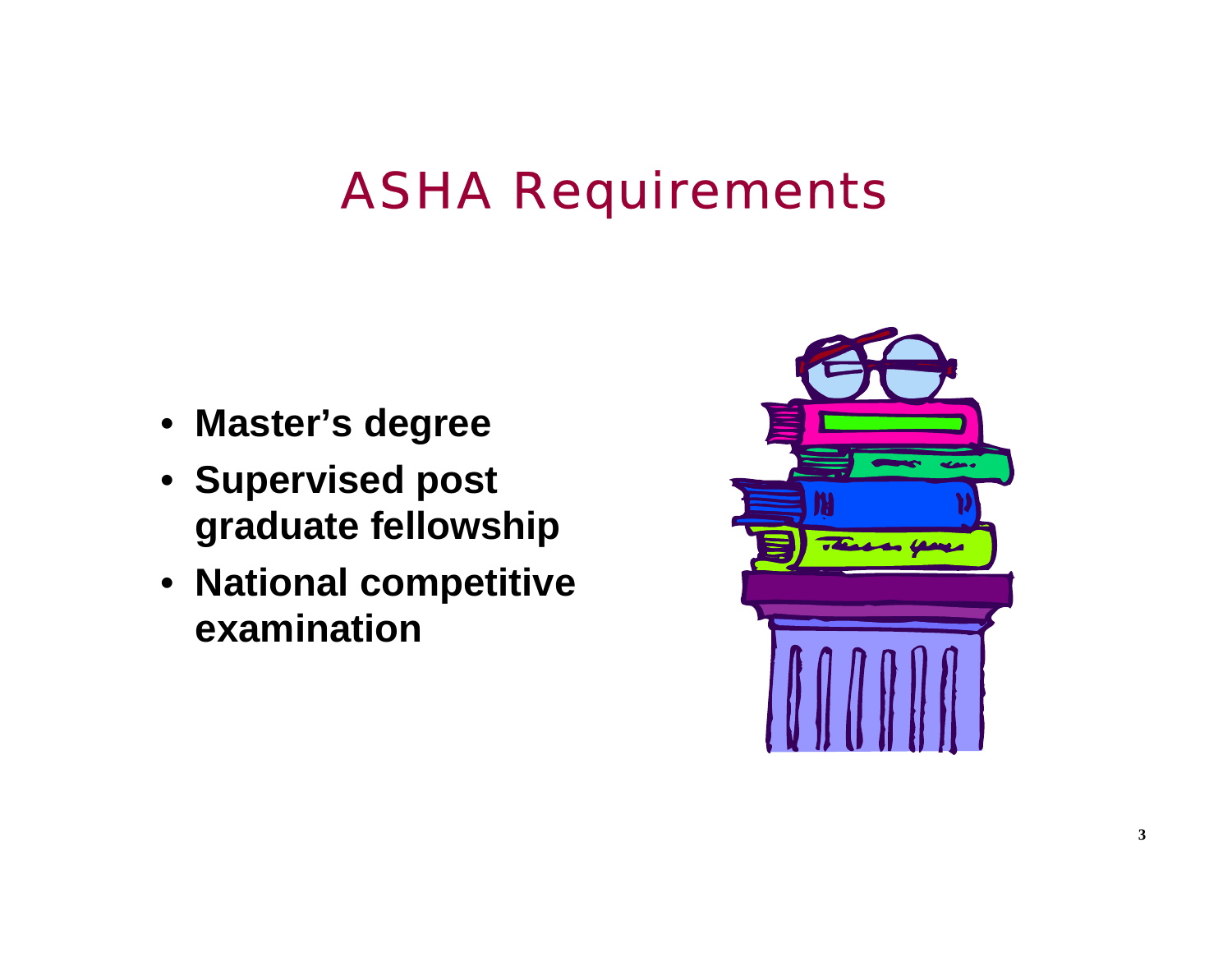## SLPs Work With School Children Who Have Communication Problems That Affect Success In:

- **Classroom activities**
- **Social interaction**
- **Literacy**
- **Learning**

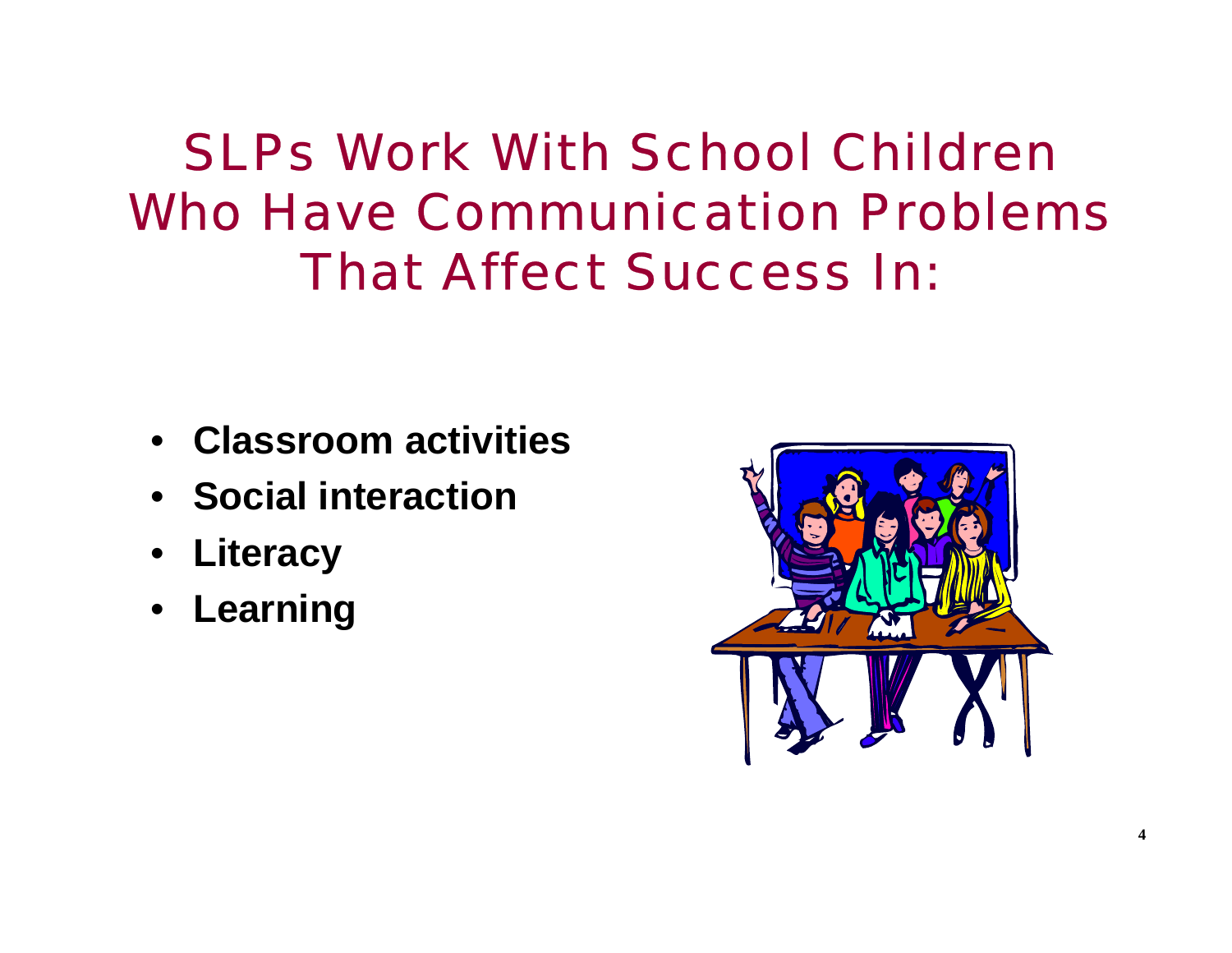The Individuals With Disabilities Education Act (IDEA) Provides Speech-Language Services For:

• **School-age children with communication disorders that adversely affect children's educational performance**

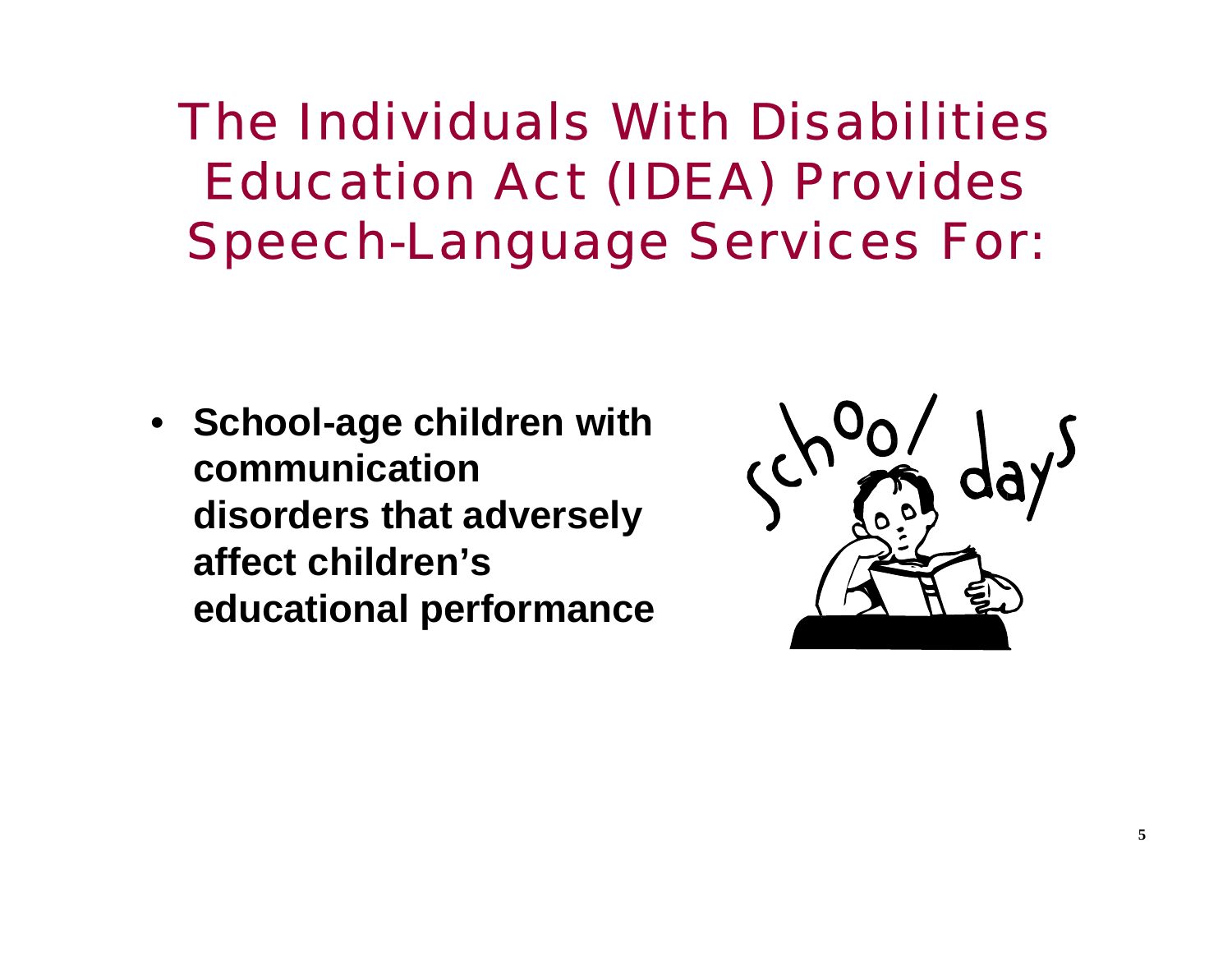# Good Communication Skills Lead to Successful:

- **Speaking**
- **Thinking**
- **Reading**
- **Writing**
- **Learning**



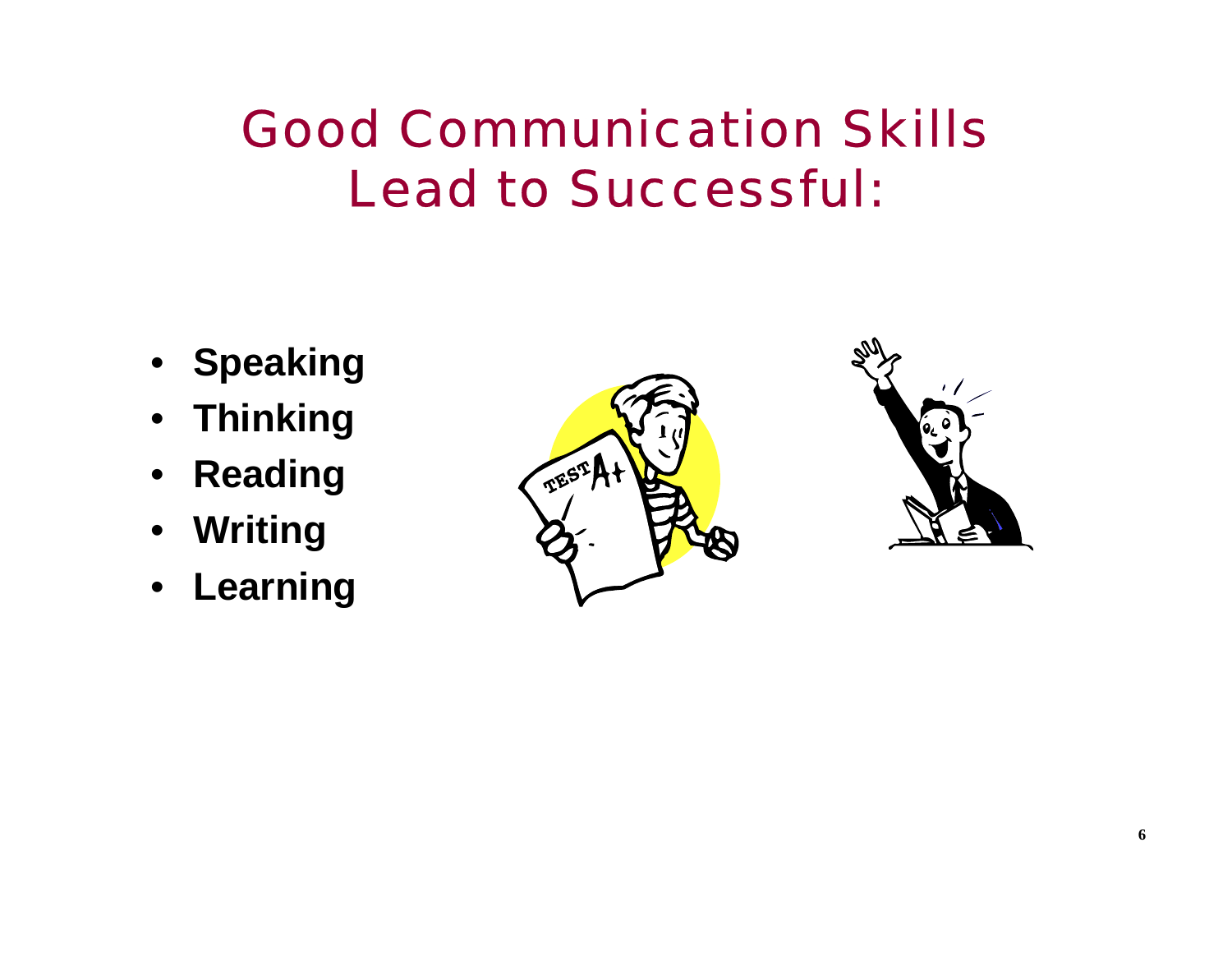# Poor Communication Skills Lead to Problems:

- **Understanding classroom instruction**
- **Participating in classroom instruction**
- **Developing and maintaining relationships**

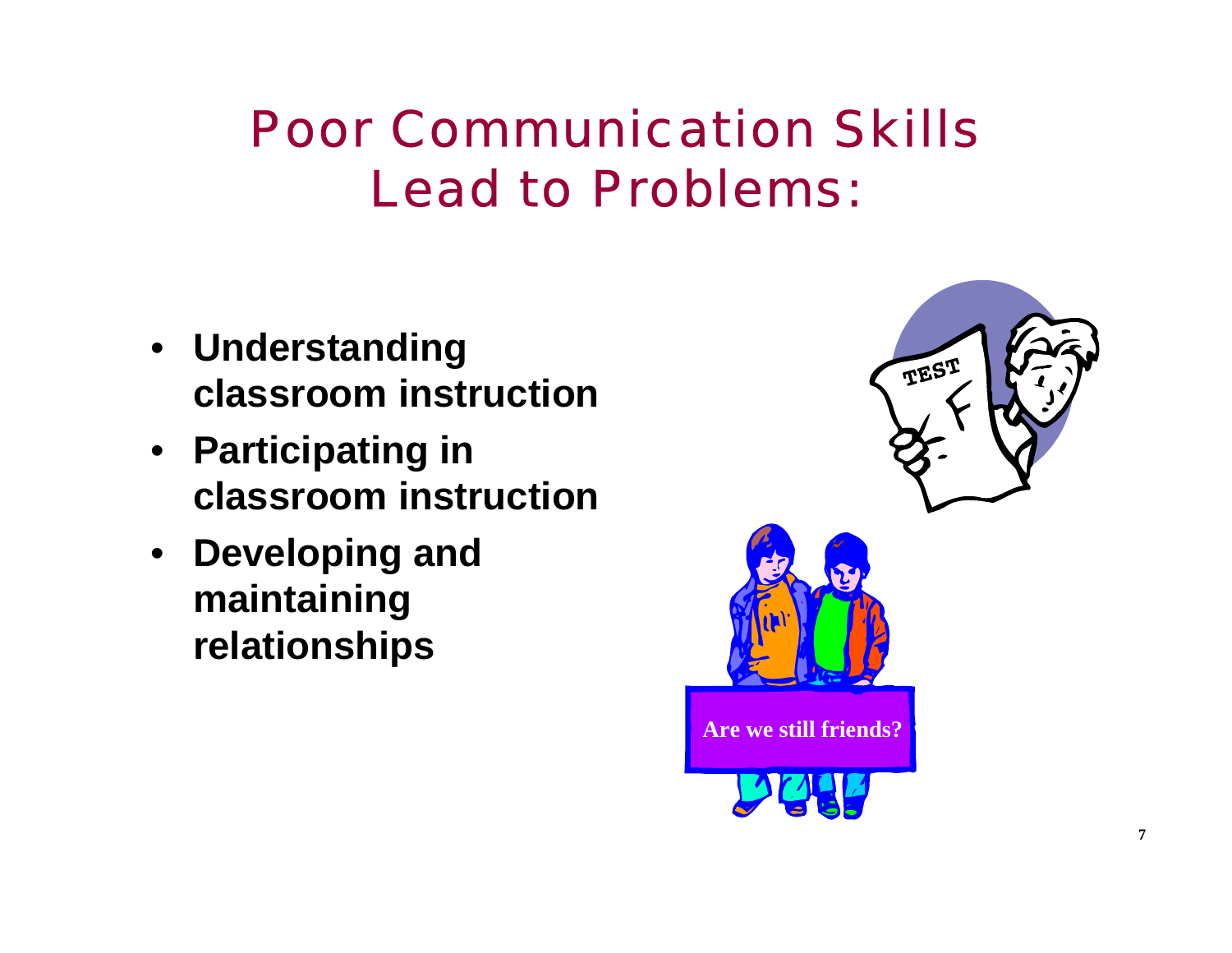# SLPs Work With Children Who Have A Variety Of Disabilities

- •**Language**
- **Voice**
- **Fluency or stuttering**
- **Articulation**
- **Swallowing , also called dysphagia**



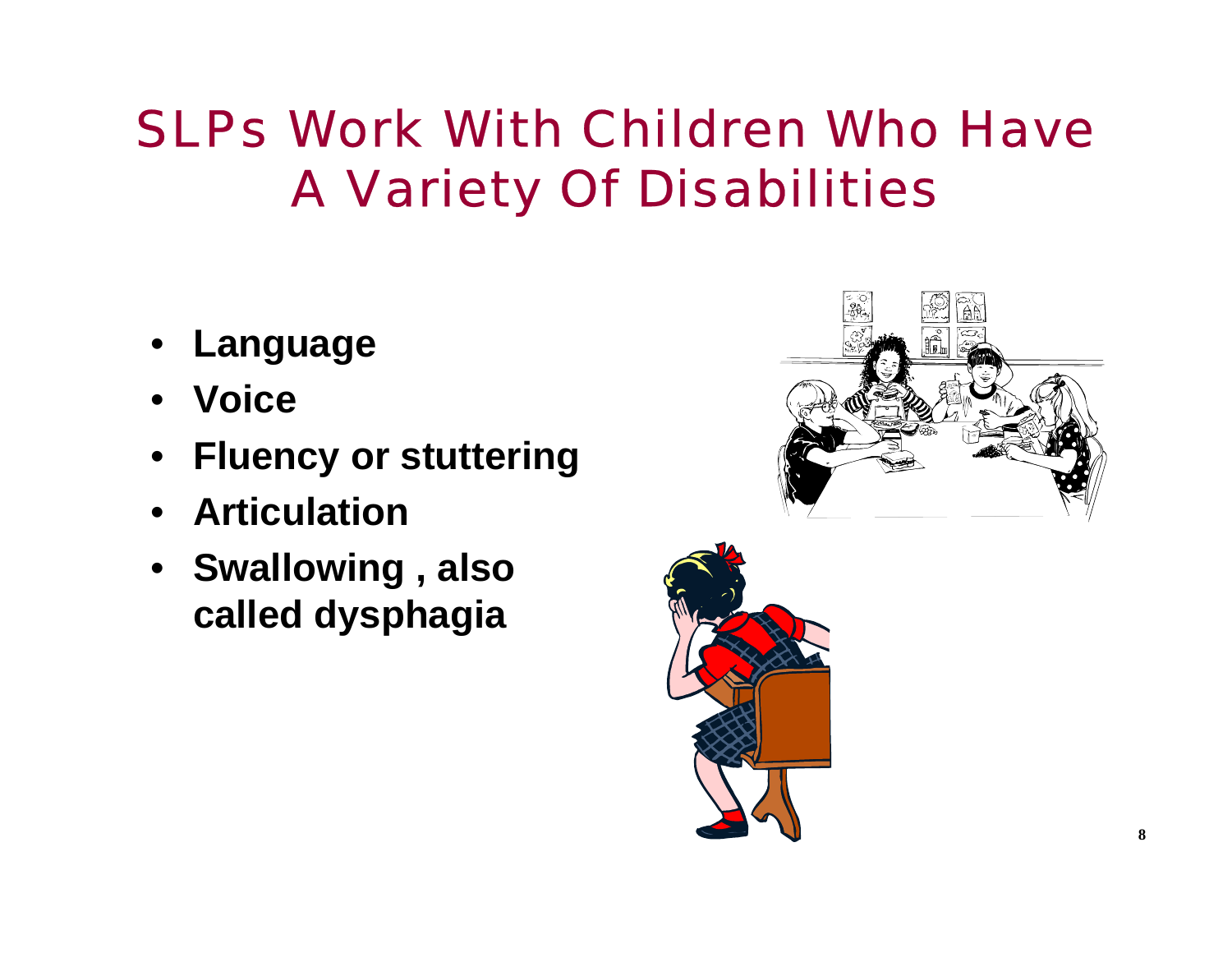#### Language Disabilities Include:

- **Slow development of vocabulary, concepts or grammar**
- **Inability to use different communication styles for different situations**
- **Poor building blocks of understanding/expressing ideas, social development, learning, reading, and writing**



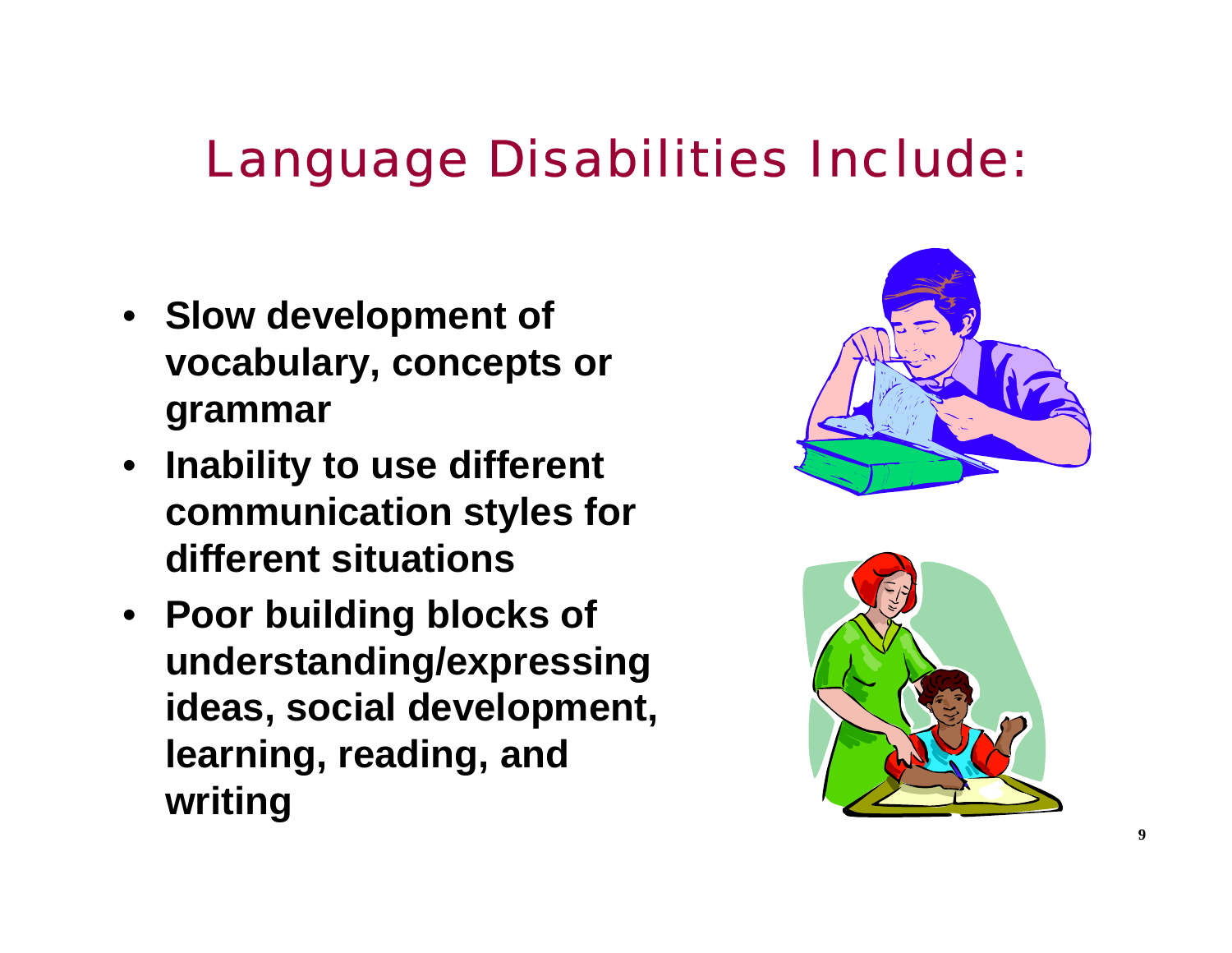#### Voice Disorders

- **Speech that is too high, low, or monotonous in pitch**
- **Interrupted by breaks**
- **Too loud or too soft**
- **Harsh, hoarse, breathy, or nasal**

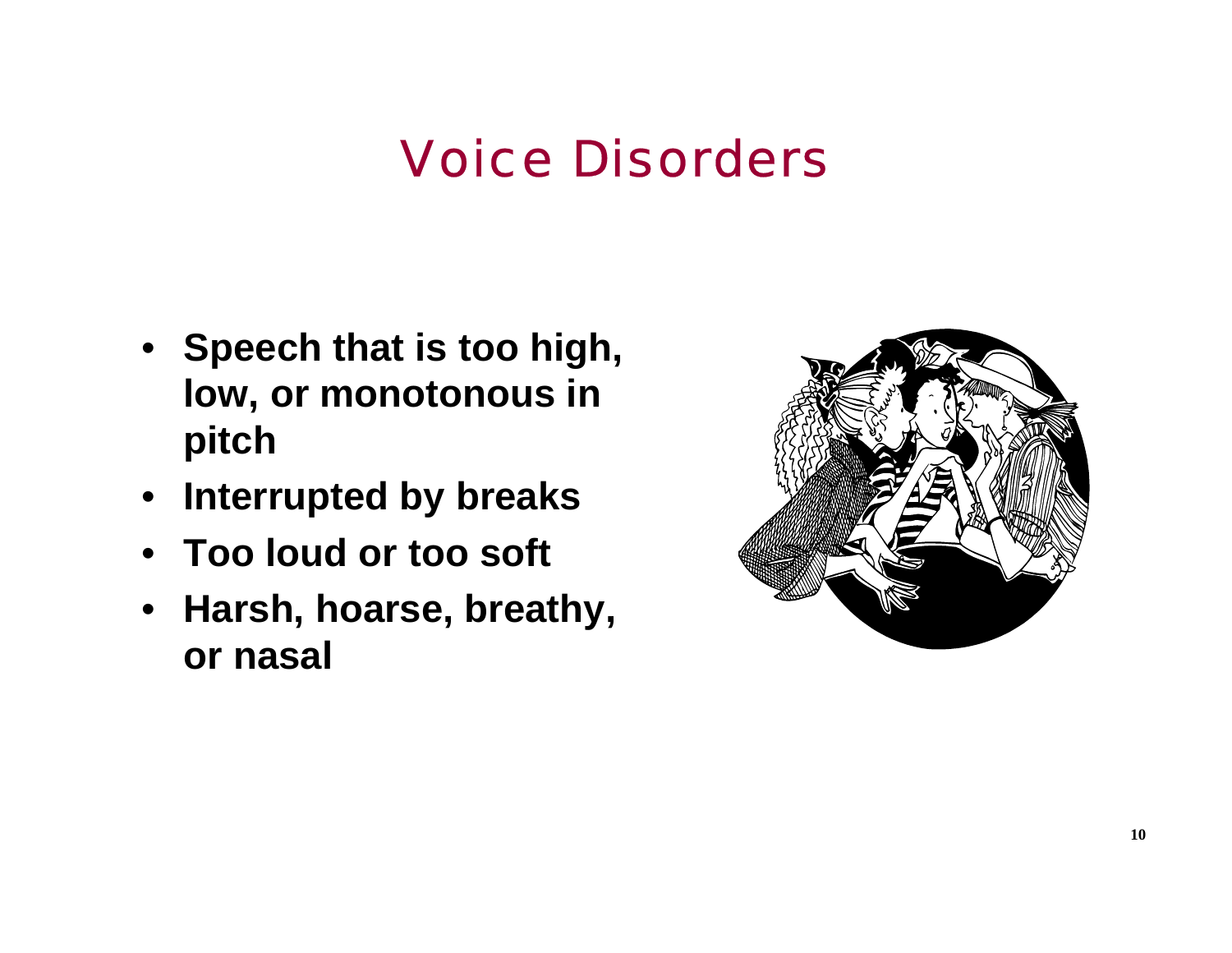# Fluency or Stuttering Problems

- **Interruptions in flow or rhythm**
- **Can include hesitations, repetitions, or prolongations**
- **Can affect sounds, syllables, words, or phrases**

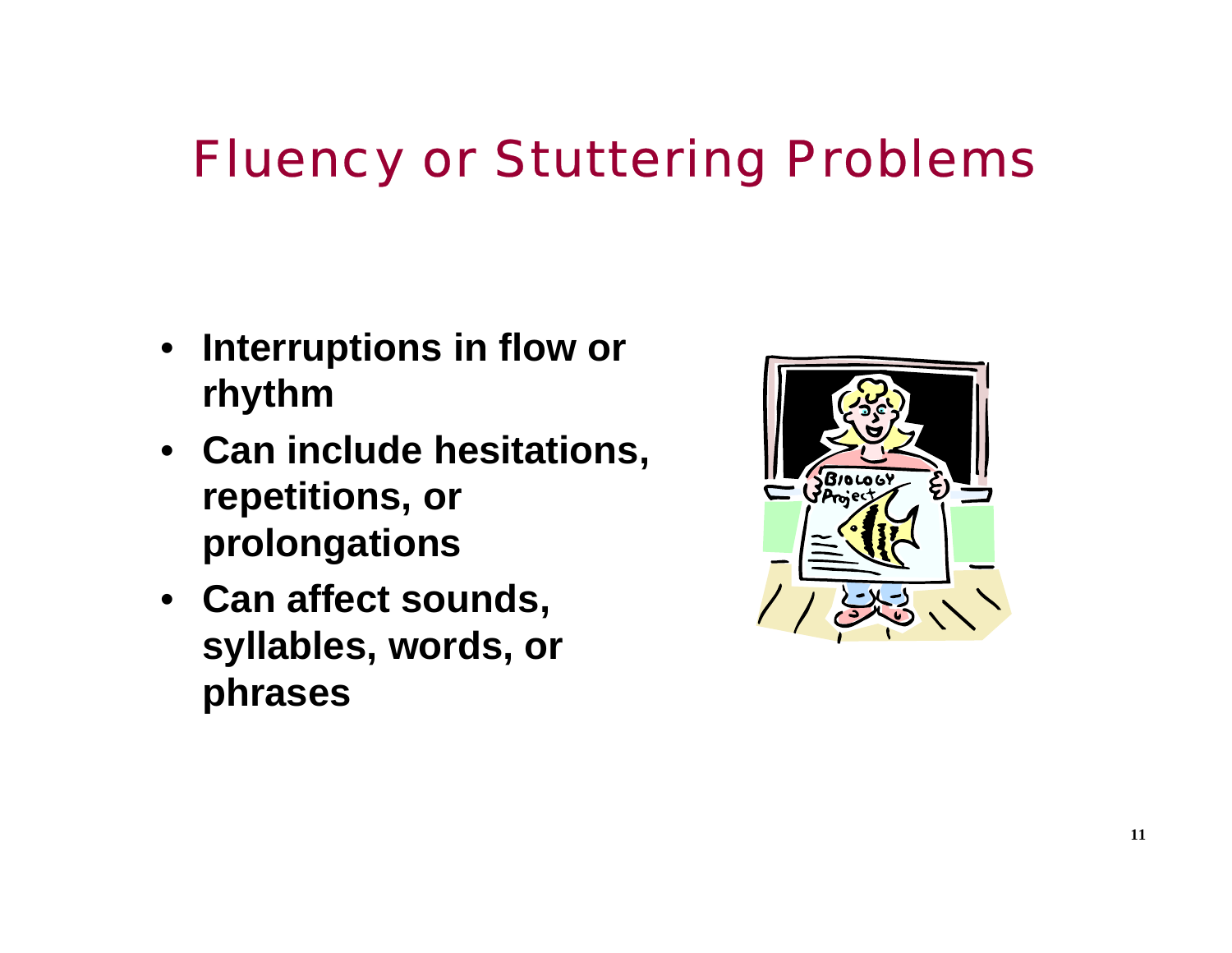### Articulation Disorders

- **Saying one sound for another (wabbit for rabbit)**
- **Omitting a sound in a word (i-cream for ice cream)**
- **Distorting a sound (thee for see)**

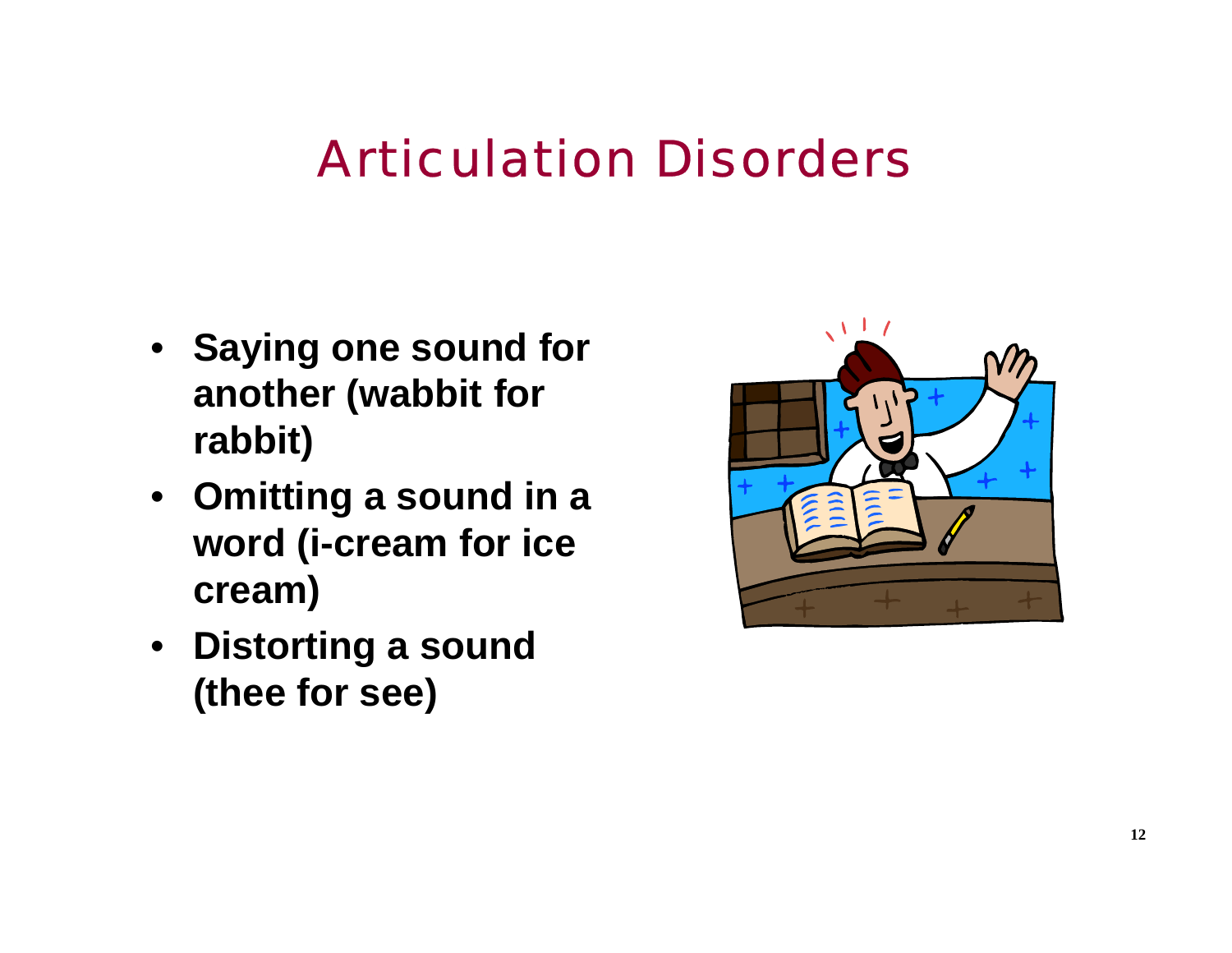# Swallowing/Dysphagia

• **Difficulty in sucking, chewing, triggering a swallow, moving food into the stomach** 





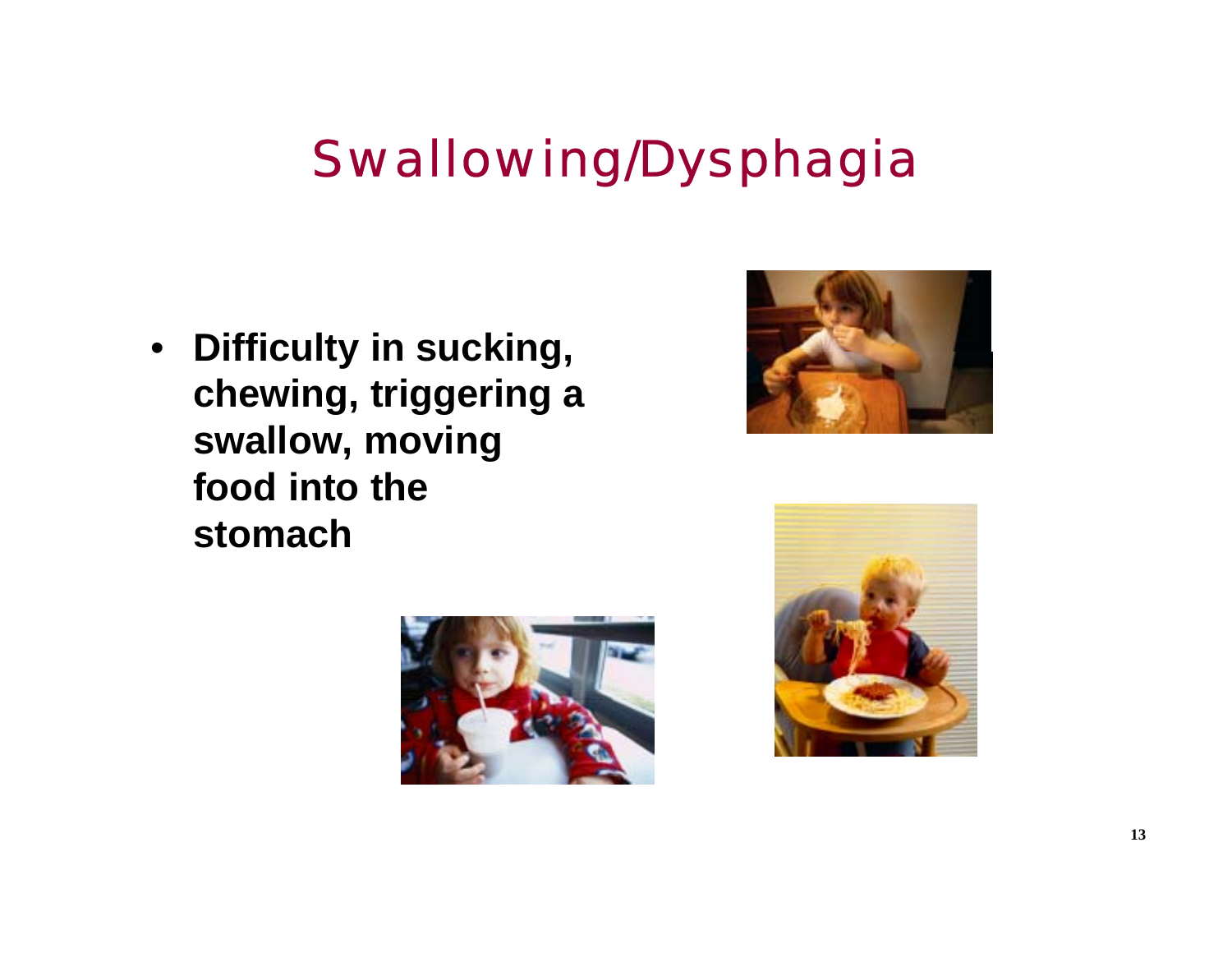#### Swallowing/Dysphagia (continued)

- **Interfere with eating lunch and snacks**
- **Reduce opportunities that build friendships**
- **Can affect social and communication skills**
- **Can impact learning**

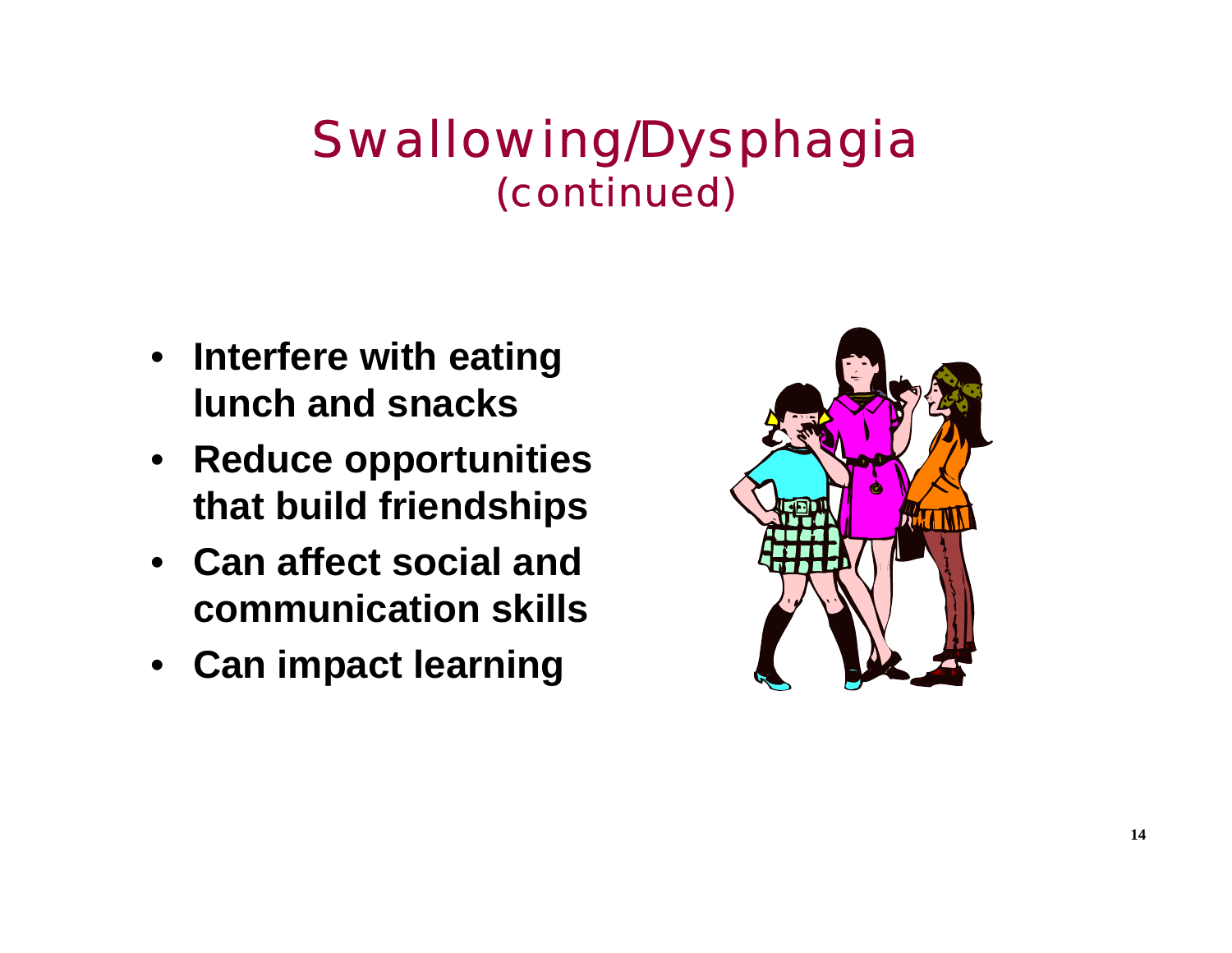### Speech and Language Disorders Can Be Associated With:

- **Hearing loss**
- $\bullet$ **Cleft palate**
- **Cerebral palsy and other motor problems**
- **Learning disabilities**

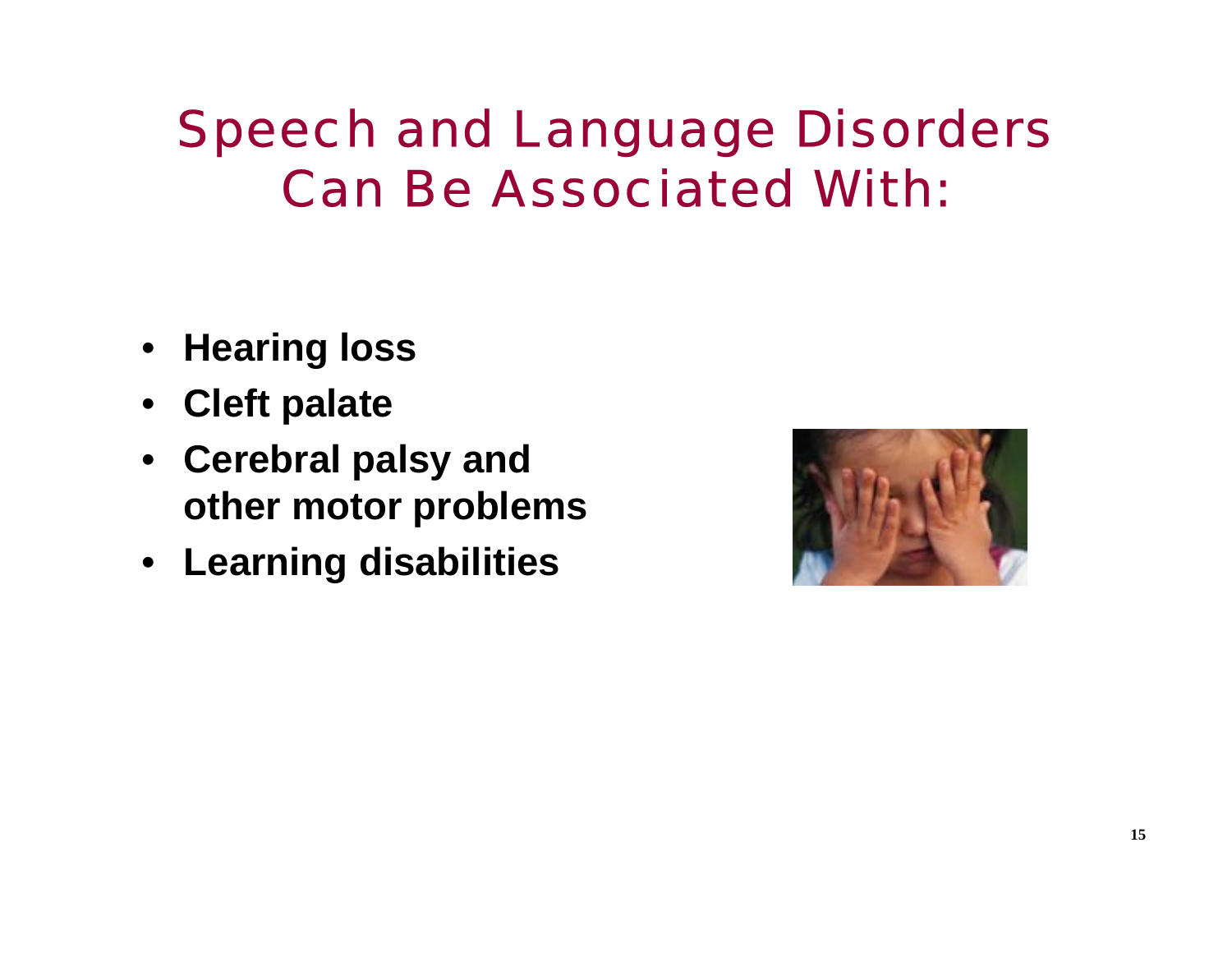#### Speech and Language Disorders Can Be Associated With:(continued)

- **Autism**
- **Developmental delays**
- **Traumatic brain injuries**



• **Other problems**

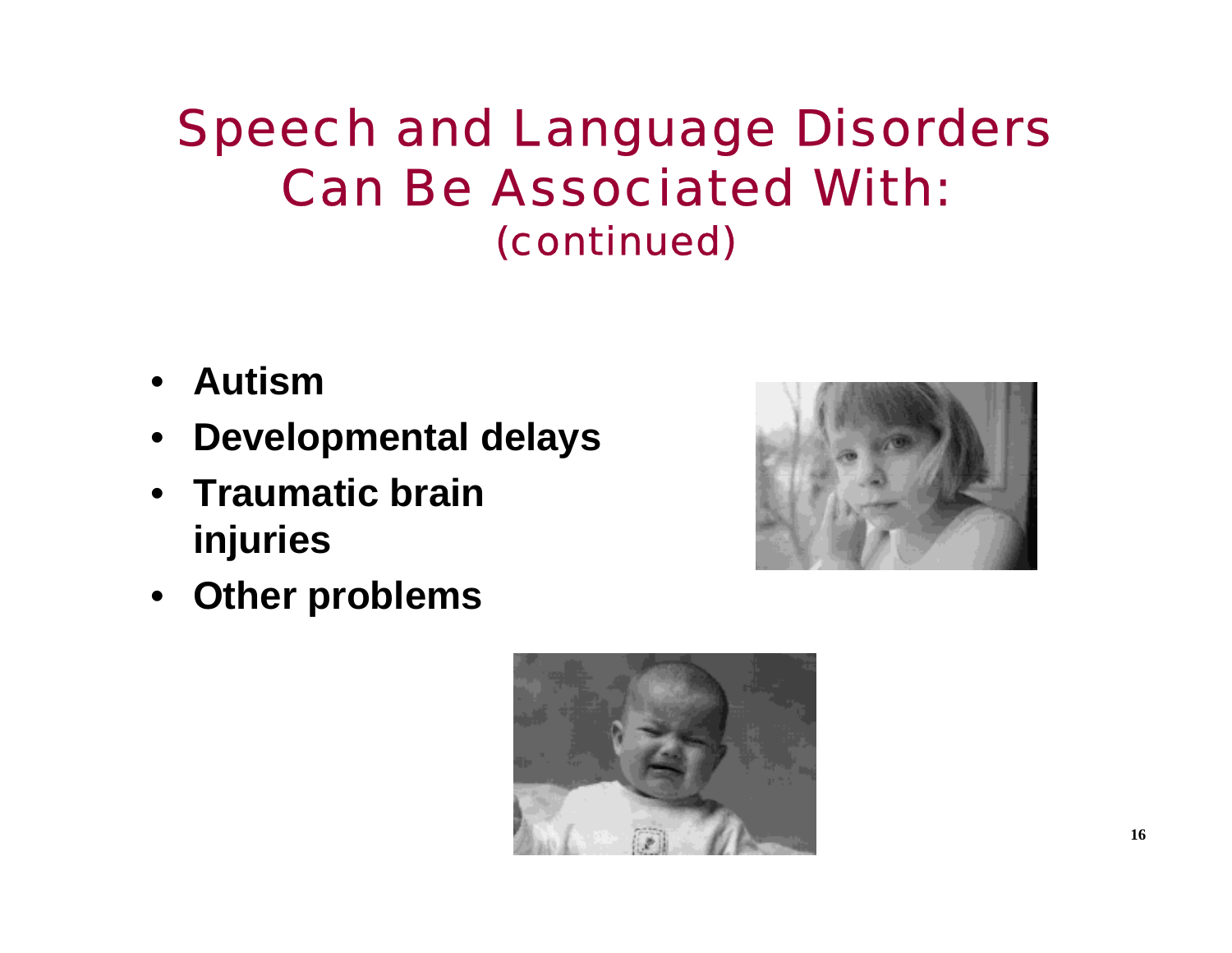#### SLPs Have Many Roles in Schools

- **Prevention of communication disorders**
- **Identification of students at risk for later problems**
- **Assessment of students' communication skills**
- **Evaluation of the results of comprehensive assessments**
- **Development and implementation of IEPs**

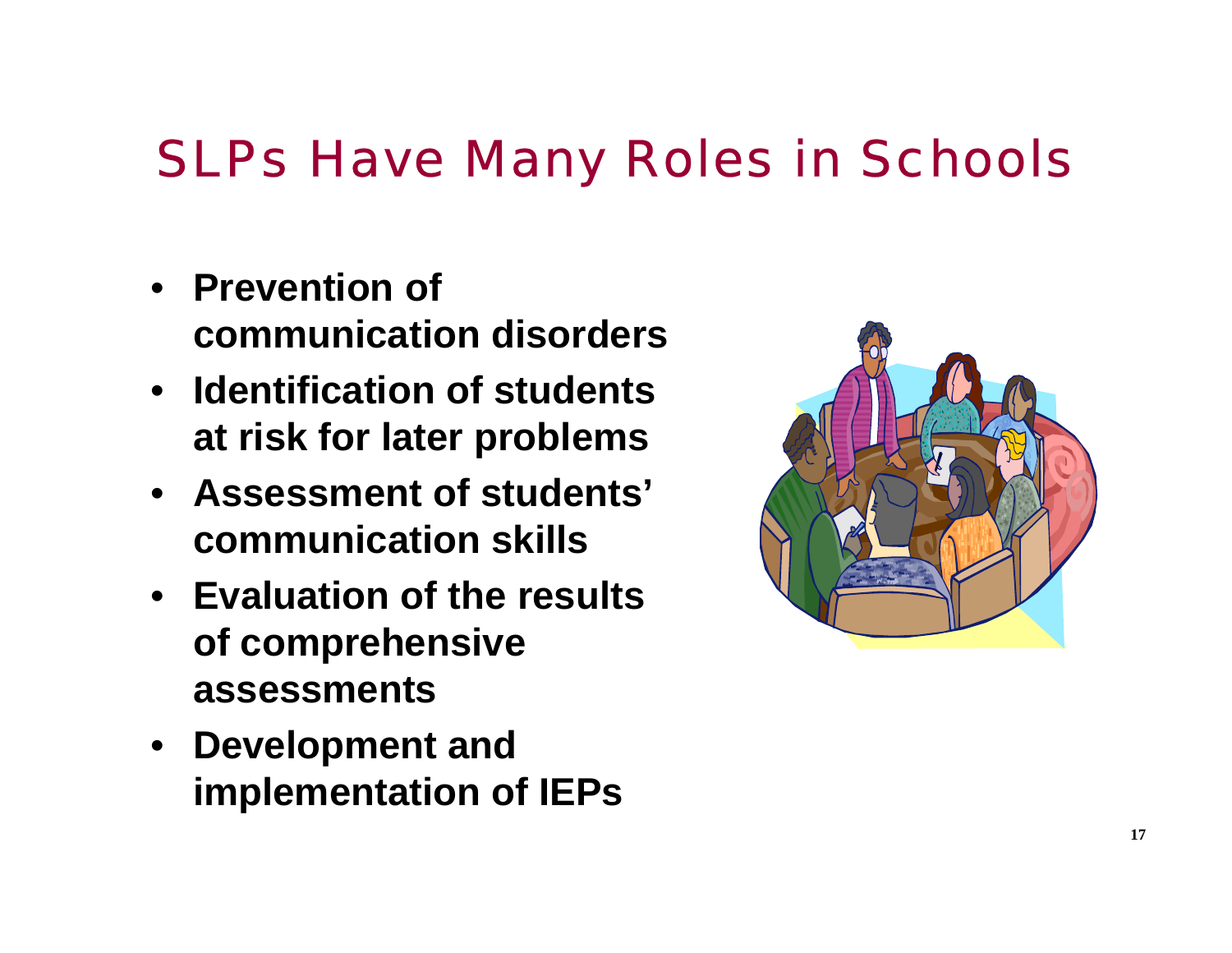#### SLPs Have Many Roles in Schools (continued)

- **Documentation of outcomes**
- **Collaboration with teachers and other professionals**
- **Advocacy for teaching practices**
- **Participation in research projects**

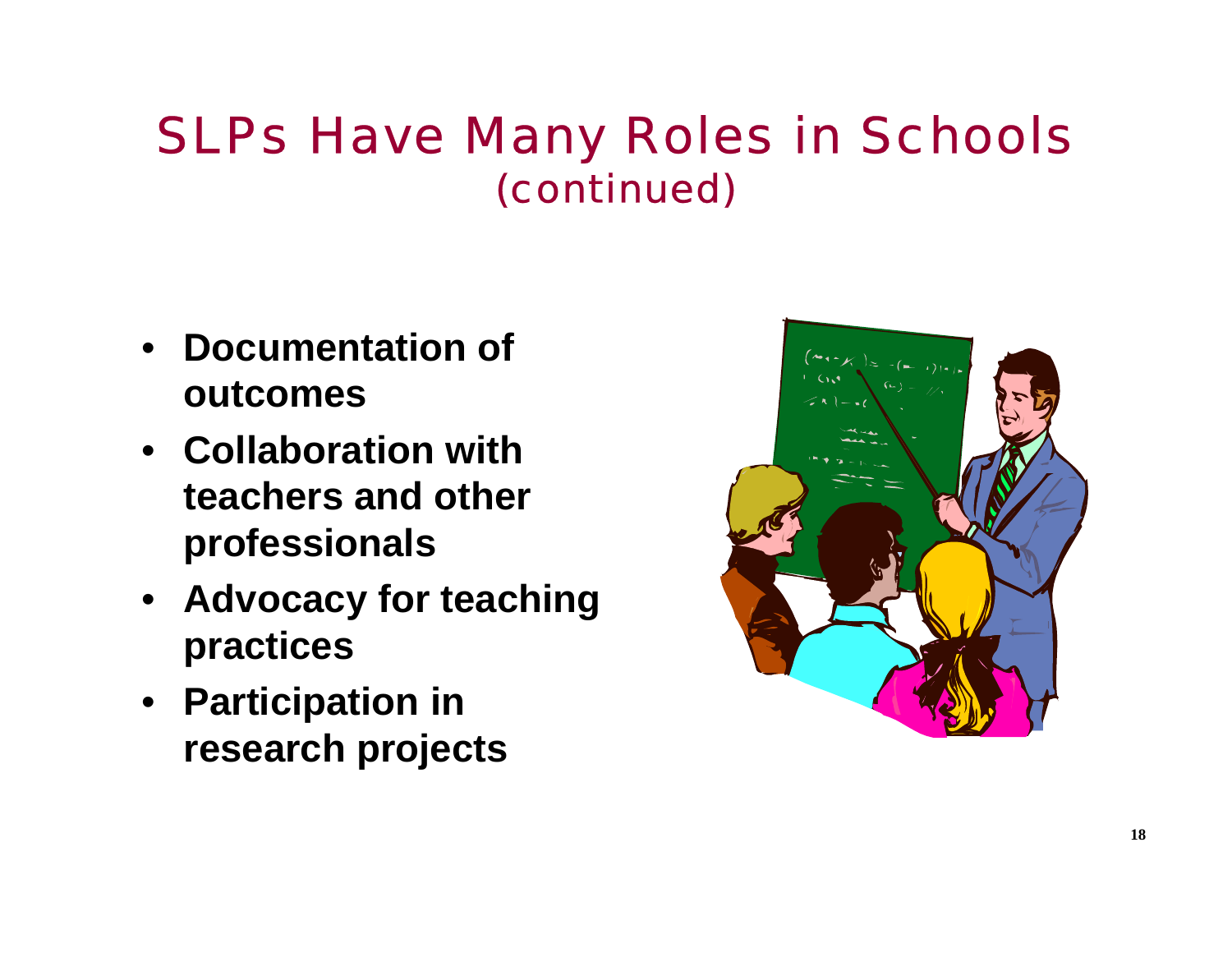#### SLPs Have Many Roles in Schools (continued)

- **Supervision of assistants**
- **Supervision of graduate students and clinical fellows**
- **Participation in schoolwide curriculum and literacy teams**

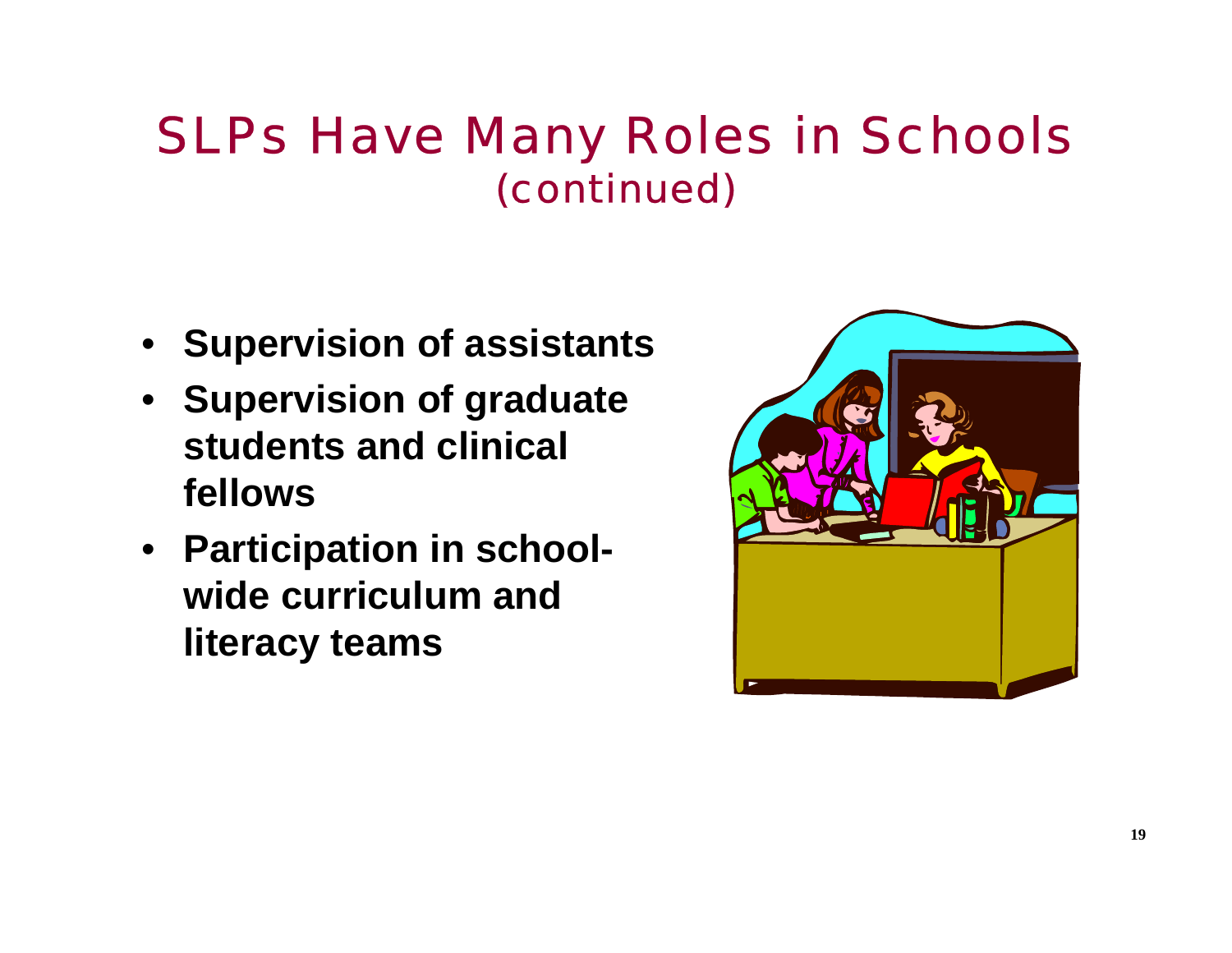# SLPs Work With Children in a Variety of Ways

- **Combine communication goals with academic and social goals**
	- **Integrate classroom objectives**
	- **Help students understand and use basic language concepts**
	- **Support reading and writing**
	- **Increase students' understanding of texts and lessons**

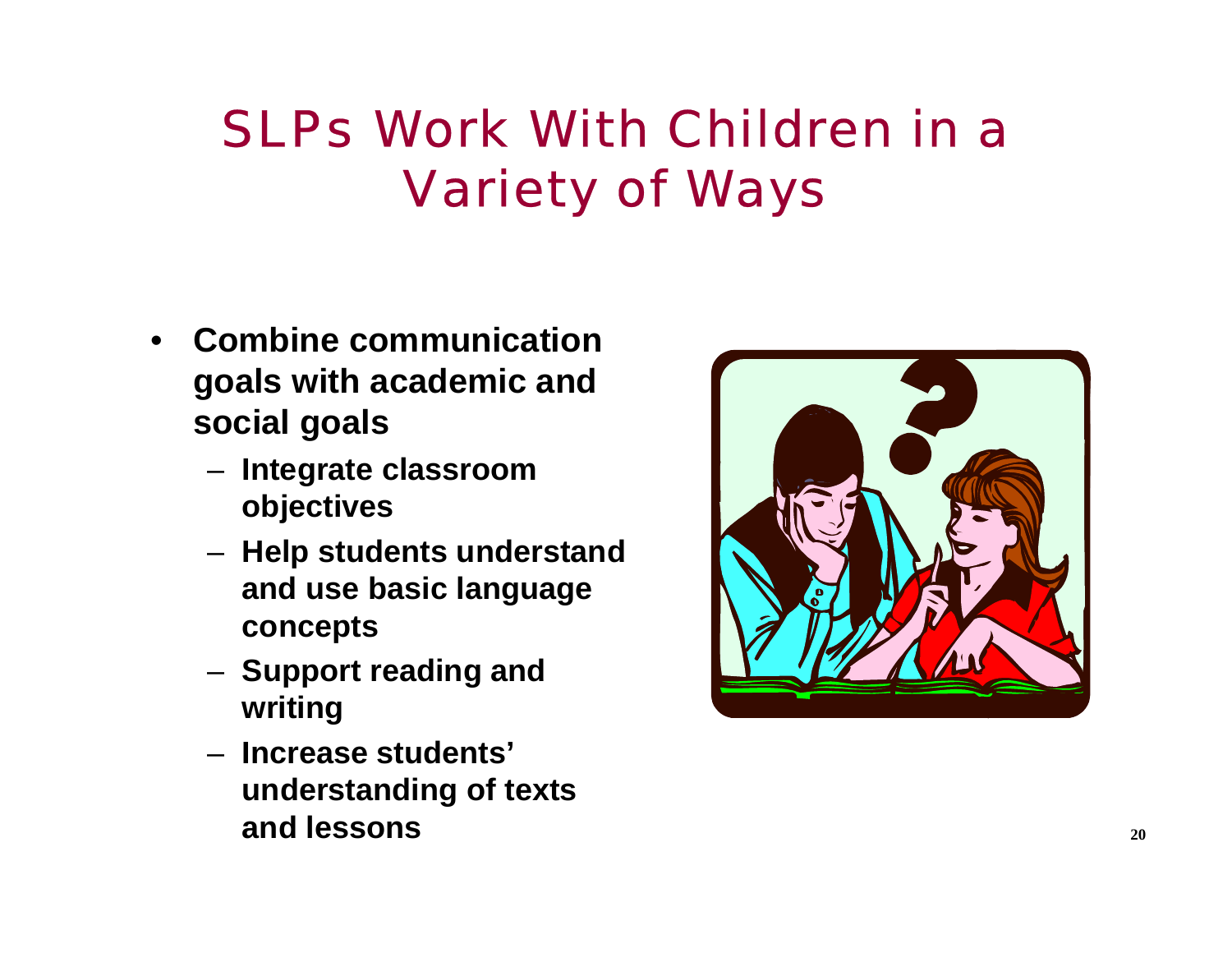#### SLPs Work With Children in a Variety of Ways (continued)

- **Services can vary depending on students' needs**
	- **Monitoring or periodic screening**
	- **Collaborating and consulting**
	- **Classroom based services**
	- **Small group or individual sessions**
	- **Speech classrooms**

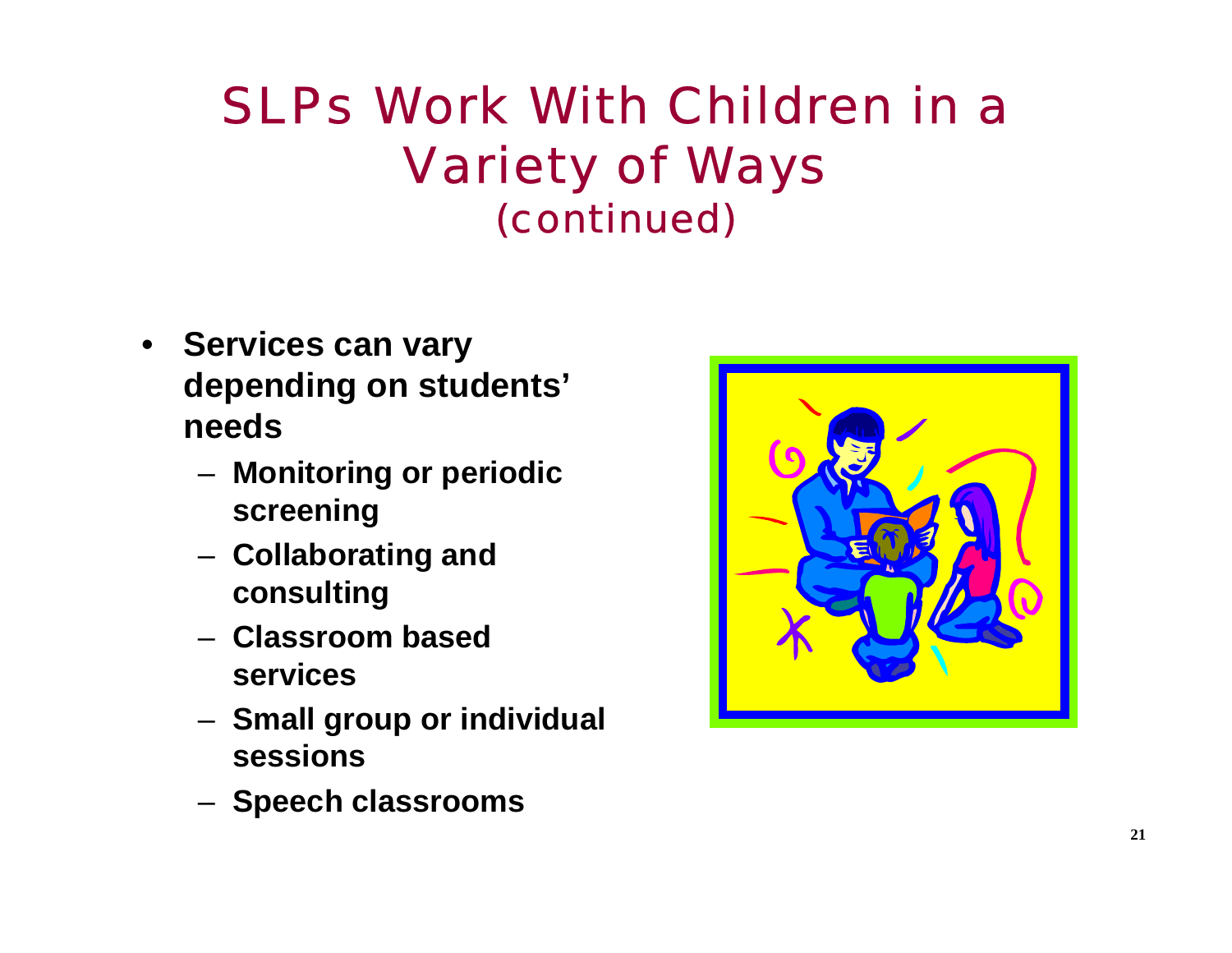# Signs of Communication Disorders

- **Late talker**
- $\bullet$  **Below expectations in classroom**
- **Difficulty learning to read and write**
- **Unable to express thoughts and ideas**

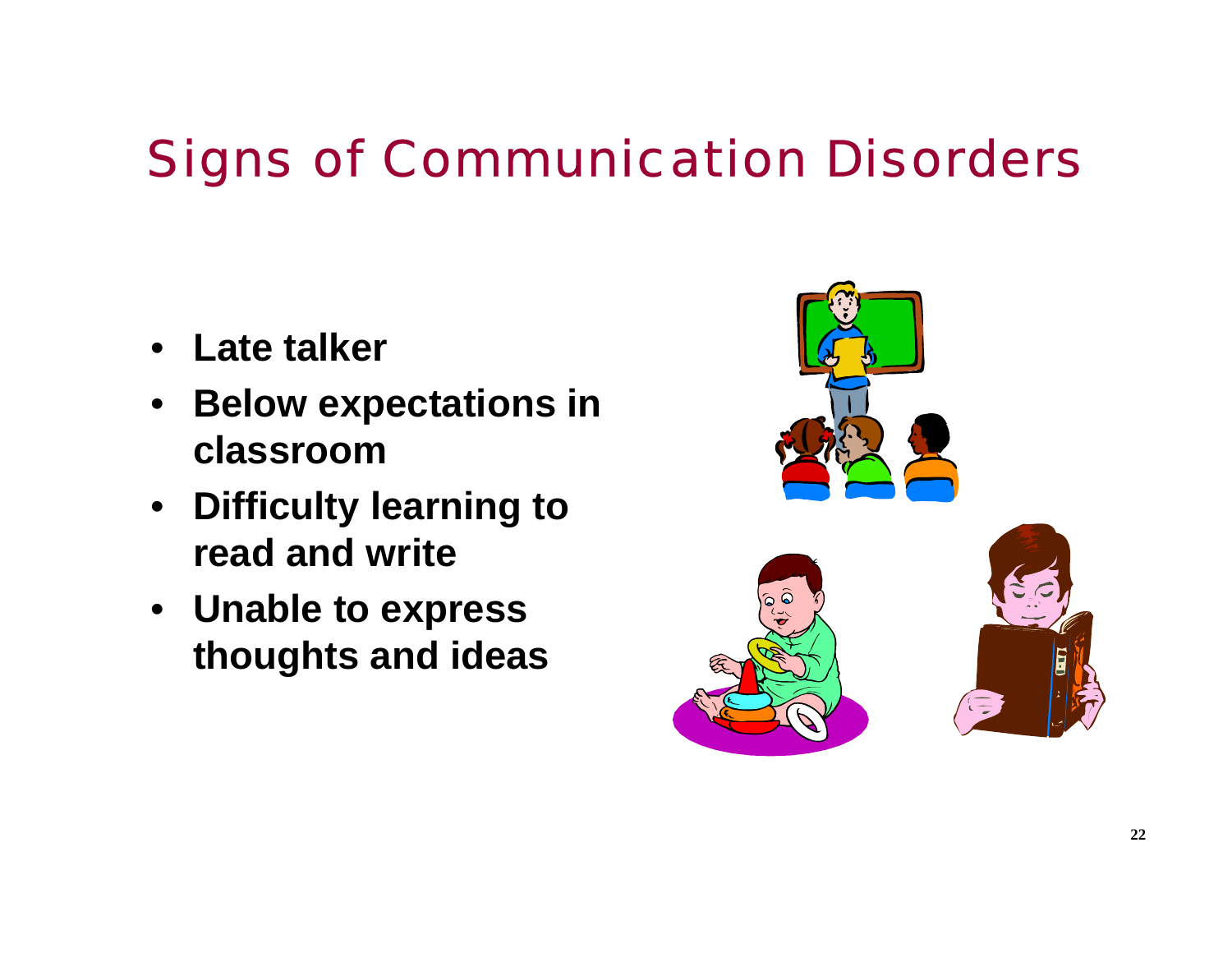### Signs of Communication Disorders (continued)

- **Problems understanding others and following directions**
- **Doesn't get along with others**
- **Problems taking tests**

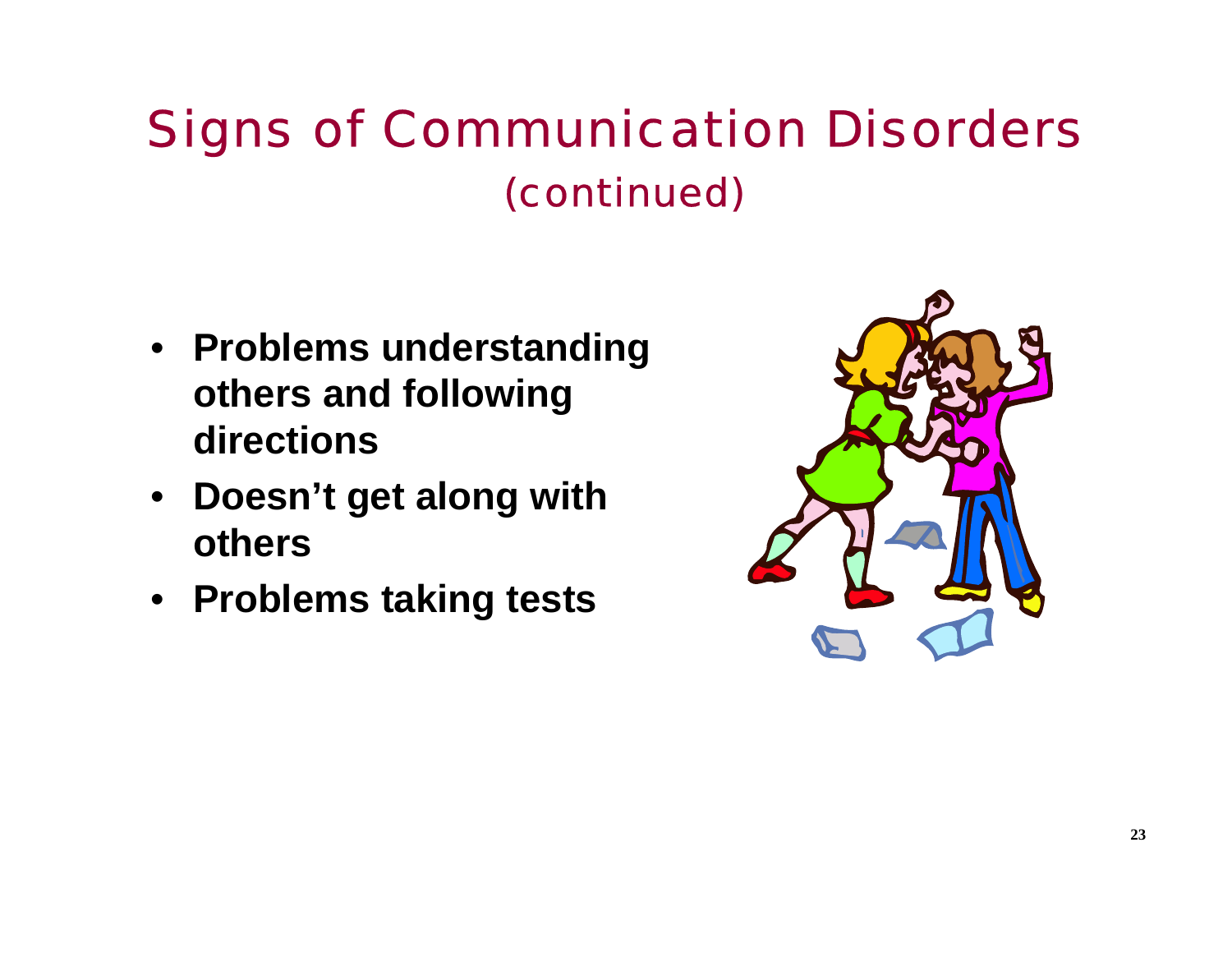### How to Get Help

- **Meet with classroom teacher**
- **Request a screening**

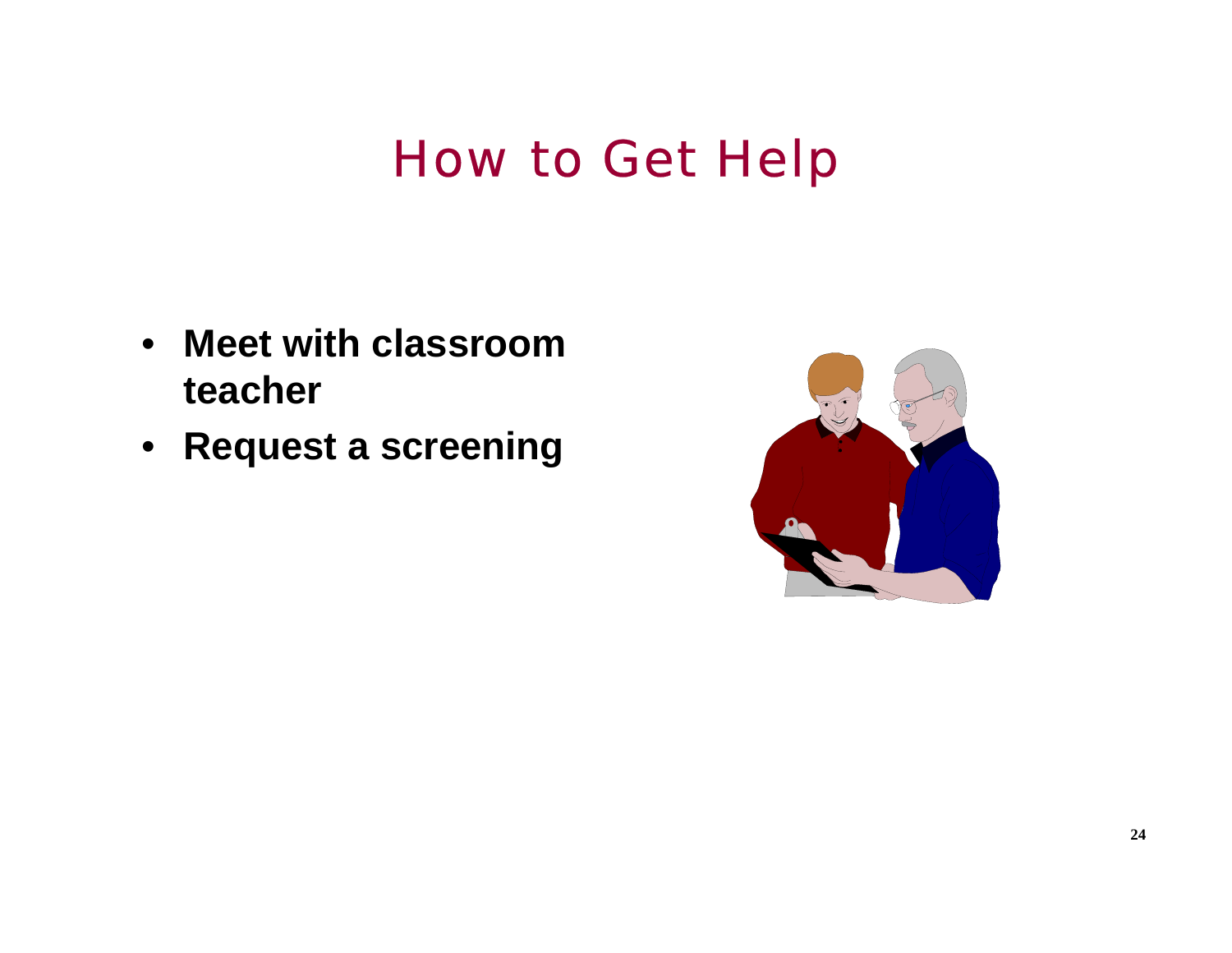# ASHA Resources for Consumers About Communication Disorders

- **WWW.ASHA.ORG/public/ ASHA's Public Web site**
- **To Locate a Professional: WWW.ASHA.ORG/PROSERV/**
- **ASHA's Action Center for Consumers:**

**toll free 1-800-638-8255**

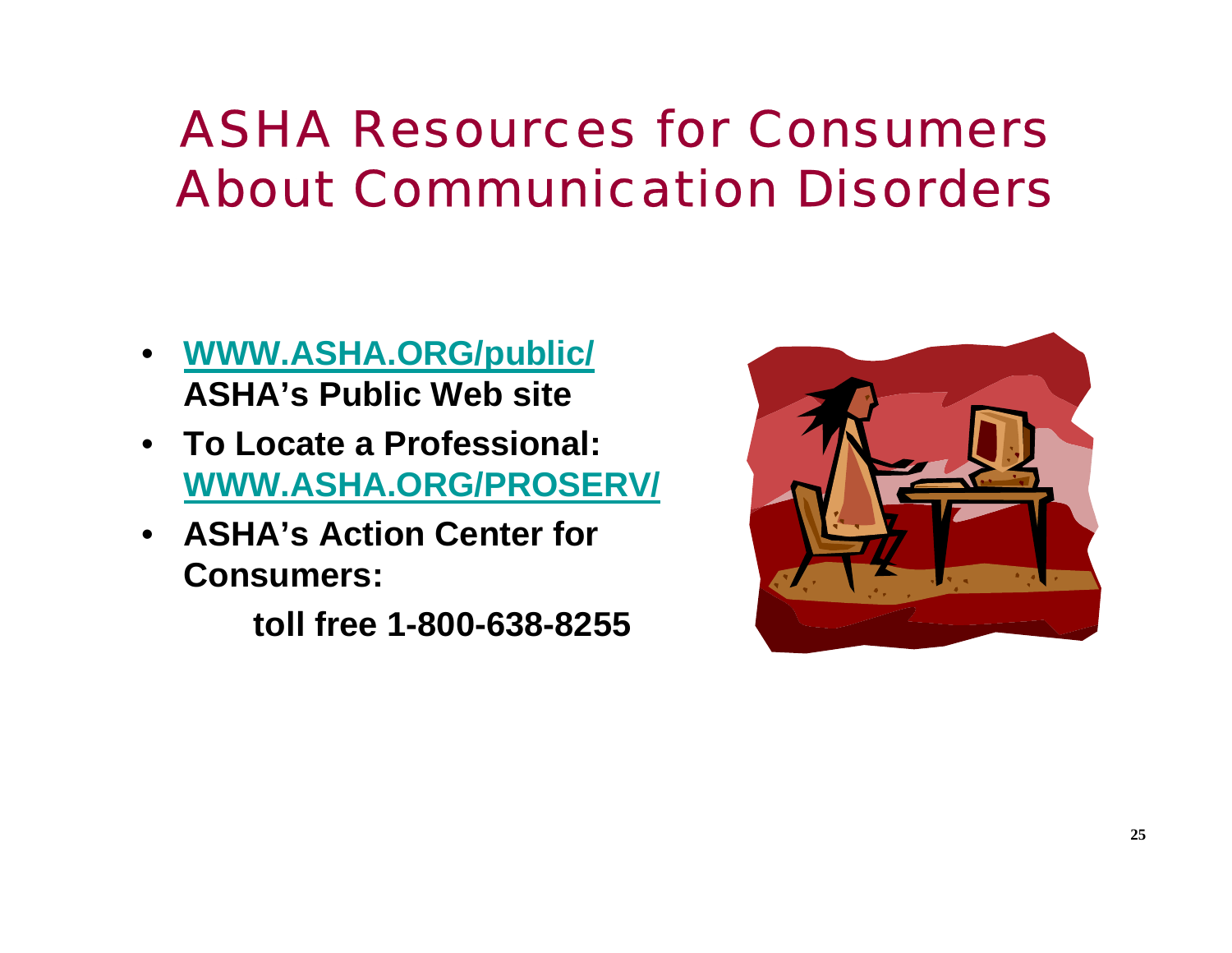# Some Brochures: Your First Copy is Free

- **Getting Ready for Reading and Writing**
- **IDEA and Speech-Language Services in the Schools: A Guide for Parents and Guardians**
- **Literacy and Communication: Expectations From Kindergarten Through Fifth Grade**
- **The Speech-Language Pathologist in Your Child's School: An Important Resource**

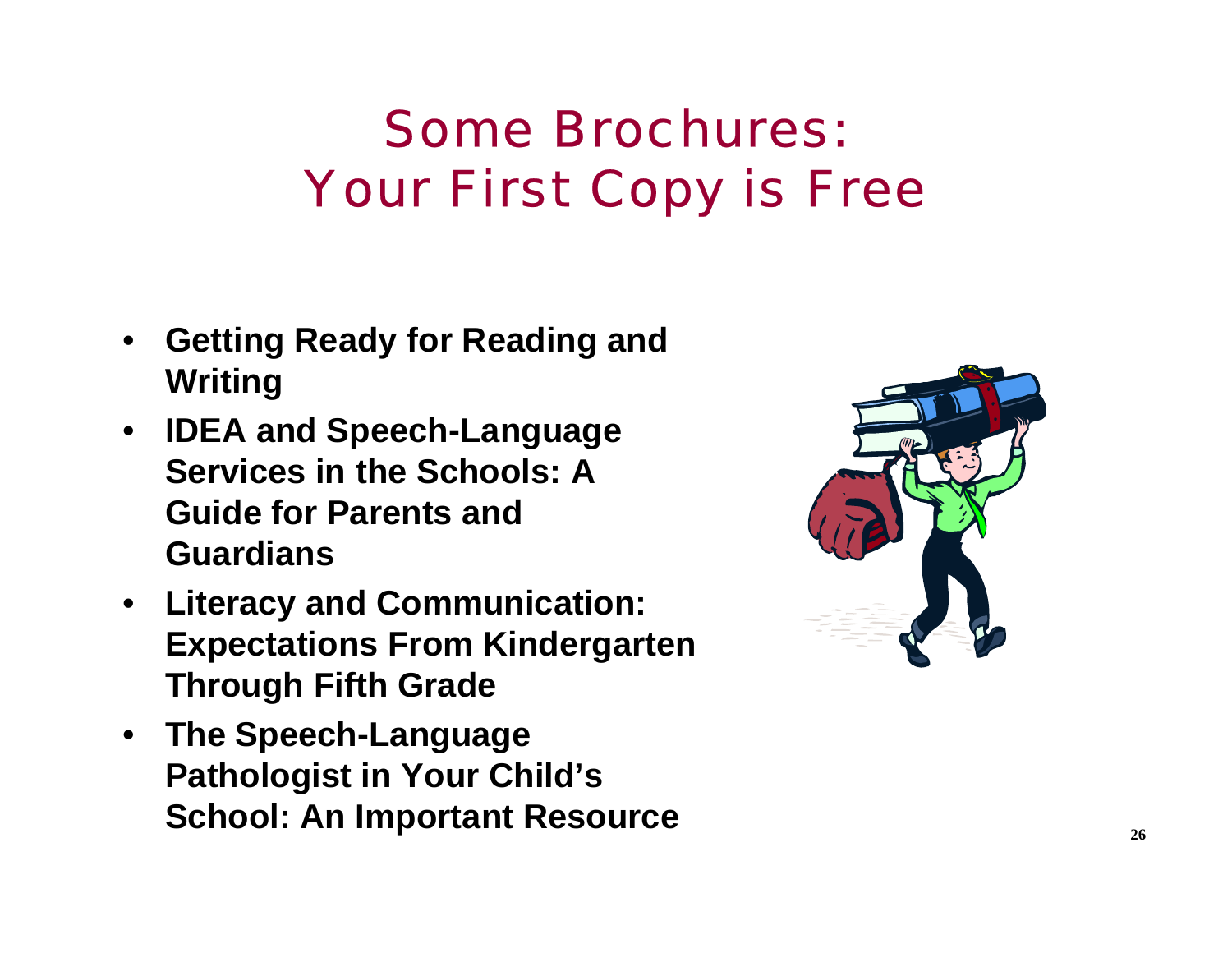#### More Brochures

- **Child Language**
- **Speech Sound Disorders**
- **Stuttering**
- **Voice Disorders**

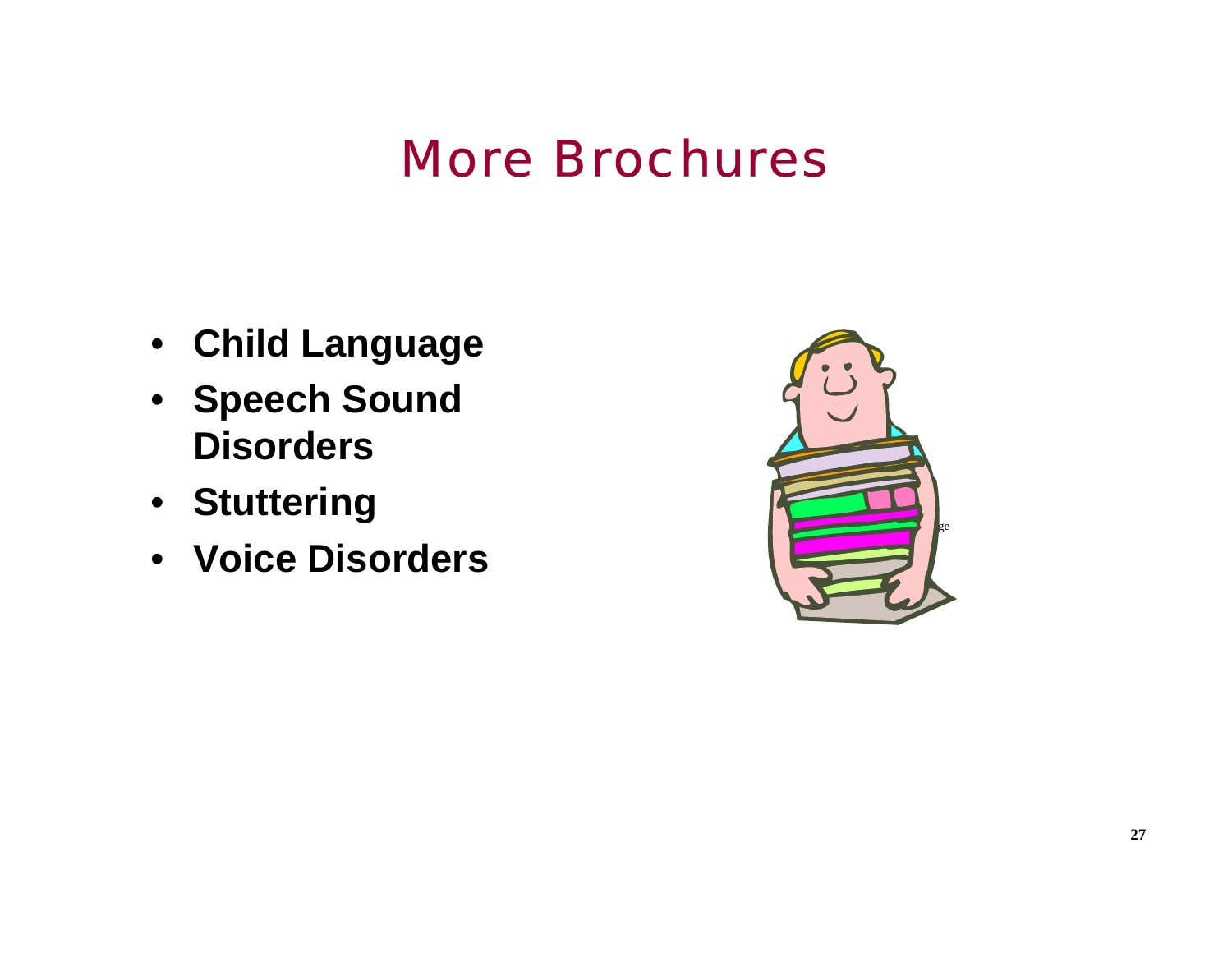#### Still More Brochures

- **Ear Infections and Language Development**
- **Hearing, Noise, and School-Aged Children**
- **How Does Your Child Hear and Talk? ( in English, Spanish, and Chinese)**